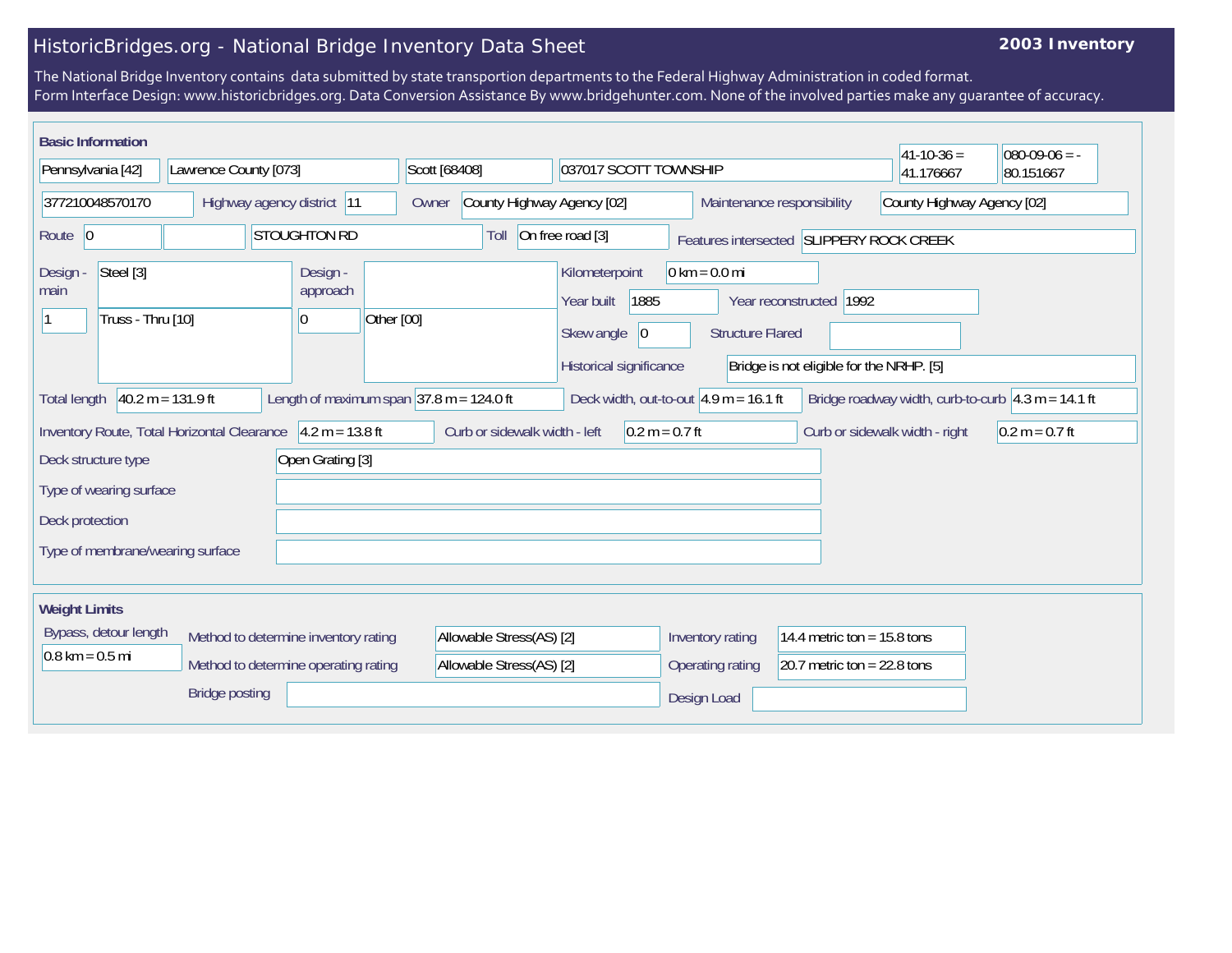| <b>Functional Details</b>                                                                                                                                                |                                                                                        |  |  |  |  |  |
|--------------------------------------------------------------------------------------------------------------------------------------------------------------------------|----------------------------------------------------------------------------------------|--|--|--|--|--|
| 200<br>Average daily truck traffi 5<br>Average Daily Traffic                                                                                                             | Year 2002<br>2022<br>Future average daily traffic<br>260<br>%<br>Year                  |  |  |  |  |  |
| Road classification<br>Local (Rural) [09]                                                                                                                                | Approach roadway width<br>$3.4 m = 11.2 ft$<br>Lanes on structure 2                    |  |  |  |  |  |
| Type of service on bridge Highway [1]                                                                                                                                    | Bridge median<br>Direction of traffic 2 - way traffic [2]                              |  |  |  |  |  |
| No parallel structure exists. [N]<br>Parallel structure designation                                                                                                      |                                                                                        |  |  |  |  |  |
| Waterway [5]<br>Type of service under bridge                                                                                                                             | Navigation control<br>Lanes under structure<br>$\overline{0}$                          |  |  |  |  |  |
| Navigation horizontal clearance $ 0 = N/A$<br>Navigation vertical clearanc<br>$0 = N/A$                                                                                  |                                                                                        |  |  |  |  |  |
| Minimum navigation vertical clearance, vertical lift bridge $\vert$ 0 m = 0.0 ft<br>Minimum vertical clearance over bridge roadway<br>$3.63 \text{ m} = 11.9 \text{ ft}$ |                                                                                        |  |  |  |  |  |
| Minimum lateral underclearance reference feature Feature not a highway or railroad [N]                                                                                   |                                                                                        |  |  |  |  |  |
| Minimum lateral underclearance on left $0 = N/A$<br>Minimum lateral underclearance on right $99.9 =$ Unlimited                                                           |                                                                                        |  |  |  |  |  |
| Minimum vertical underclearance reference feature Feature not a highway or railroad [N]<br>Minimum Vertical Underclearance $ 0 = N/A$                                    |                                                                                        |  |  |  |  |  |
| Appraisal ratings - underclearances N/A [N]                                                                                                                              |                                                                                        |  |  |  |  |  |
|                                                                                                                                                                          |                                                                                        |  |  |  |  |  |
| <b>Repair and Replacement Plans</b>                                                                                                                                      |                                                                                        |  |  |  |  |  |
| Type of work to be performed                                                                                                                                             | Work to be done by contract [1]<br>Work done by                                        |  |  |  |  |  |
| Replacement of bridge or other structure because<br>of substandard load carrying capacity or substantial                                                                 | 313000<br>Bridge improvement cost<br>135000<br>Roadway improvement cost                |  |  |  |  |  |
| bridge roadway geometry. [31]                                                                                                                                            | $54.3 m = 178.2 ft$<br>Length of structure improvement<br>Total project cost<br>618000 |  |  |  |  |  |
|                                                                                                                                                                          | Year of improvement cost estimate                                                      |  |  |  |  |  |
|                                                                                                                                                                          | Border bridge - state<br>Border bridge - percent responsibility of other state         |  |  |  |  |  |
|                                                                                                                                                                          | Border bridge - structure number                                                       |  |  |  |  |  |